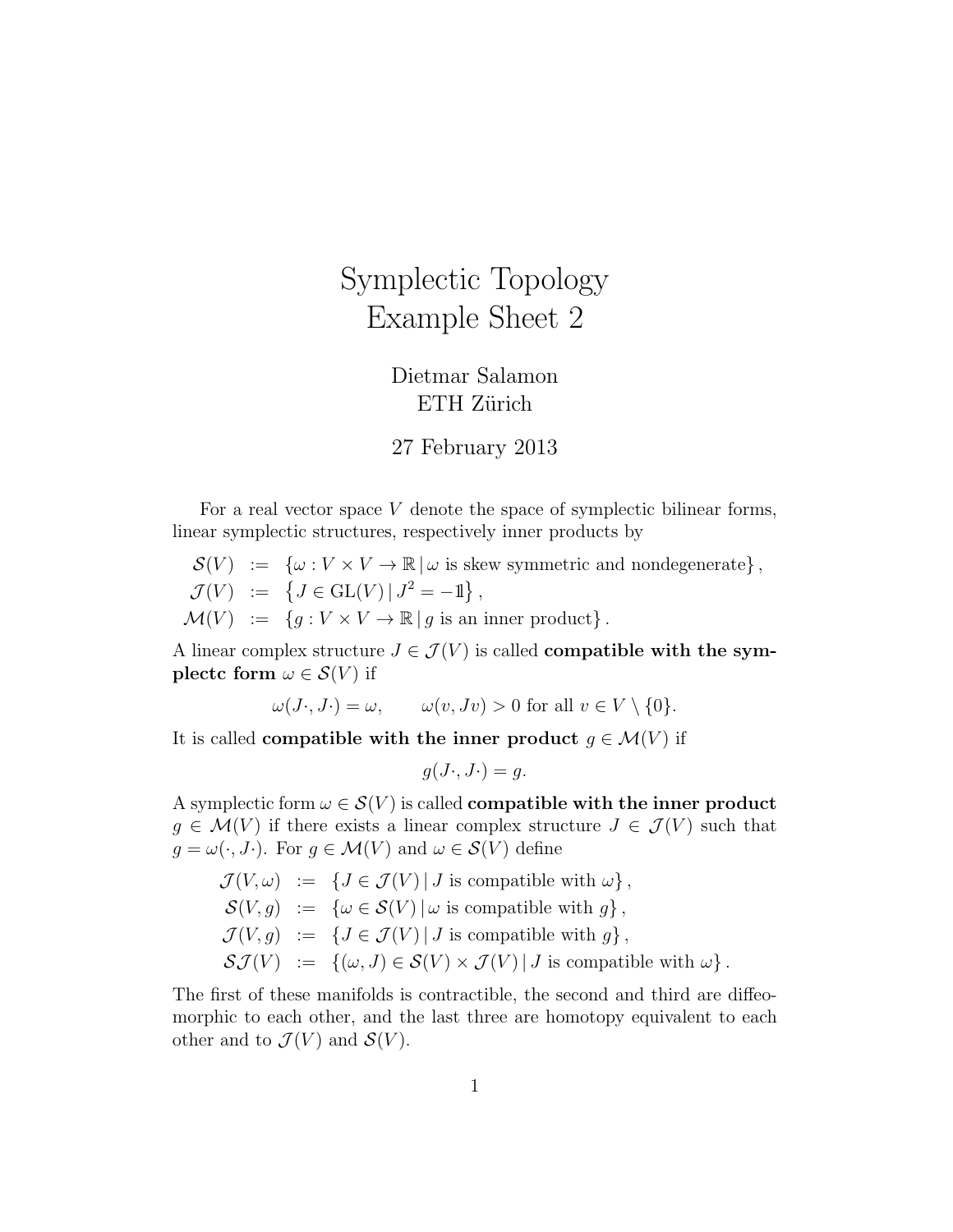**Exercise 2.1.** Let V be a 2n-dimensional real vector space and let  $J \in \mathcal{J}(V)$ and  $\omega \in \mathcal{S}(V)$ . Prove that J is compatible with  $\omega$  if and only if the formula

$$
g_J:=\omega(\cdot,J\cdot)
$$

defines an inner product on V. Prove that, if J is compatible with  $\omega$ , then J is compatible with  $q_J$ . Prove that the following are equivalent.

(a) 
$$
J \in \mathcal{J}(V, \omega)
$$

(b) There exist  $v_1, \ldots, v_n \in V$  such that the vectors  $v_1, Jv_1, \ldots, v_n, Jv_n$  form a basis of V and  $\omega(v_i, Jv_j) = \delta_{ij}$  and  $\omega(v_i, v_j) = \omega(Jv_i, Jv_j) = 0$  for all i, j. (c) There is a vector space isomorphism  $\Psi : \mathbb{R}^{2n} \to V$  such that  $\Psi^* \omega = \omega_0$ and  $\Psi^* J = J_0$ .

**Exercise 2.2.** Prove that  $\mathcal{J}(V, \omega) \neq \emptyset$  for every  $\omega \in \mathcal{S}(V)$ .

**Exercise 2.3.** Fix an inner product  $g \in \mathcal{M}(V)$ . Prove that the projection  $\pi_{\mathcal{S}} : \mathcal{S}\mathcal{J}(V) \to \mathcal{S}(V)$  is a homotopy equivalence with homotopy inverse

$$
\mathcal{S}(V) \to \mathcal{S}\mathcal{J}(V) : \omega \mapsto (\omega, J_{g,\omega}).
$$

Here  $J_{g,\omega} := Q^{-1}A \in \mathcal{J}(V,\omega) \cap \mathcal{J}(V,g)$  is defined by  $g(A \cdot, \cdot) = \omega$  and  $Q := \sqrt{A^*A}$  is the unique g-self-adjoint, g-positive-definite automorphism of V whose square is  $A^*A = -A^2$ .

**Exercise 2.4.** Fix an inner product  $g \in \mathcal{M}(V)$ . Prove that the projection  $\pi_{\mathcal{J}} : \mathcal{S}\mathcal{J}(V) \to \mathcal{J}(V)$  is a homotopy equivalence with homotopy inverse

$$
\mathcal{J}(V) \to \mathcal{S}\mathcal{J}(V) : J \mapsto (\omega_{g,J}, J), \qquad \omega_{g,J} := \frac{g(J, \cdot, \cdot) - g(\cdot, J \cdot)}{2}.
$$

Exercise 2.5. Prove that the map

$$
GL(2n,\mathbb{R})\to \mathcal{J}(\mathbb{R}^{2n}):\Psi\mapsto \Psi J\Psi^{-1}
$$

descends to a diffeomorphism  $GL(2n,\mathbb{R})/GL(n,\mathbb{C}) \to \mathcal{J}(\mathbb{R}^{2n})$ . (Here we identify  $GL(n, \mathbb{C})$  with the subgroup of all nonsingular real  $2n \times 2n$ -matrices that commute with  $J_0$ .)

Exercise 2.6. Prove that the map

$$
GL(2n,\mathbb{R})\to \mathcal{S}(\mathbb{R}^{2n}):\Psi\mapsto (\Psi^{-1})^*\omega_0
$$

descends to a diffeomorphism  $GL(2n, \mathbb{R})/Sp(2n) \to \mathcal{S}(\mathbb{R}^{2n})$ .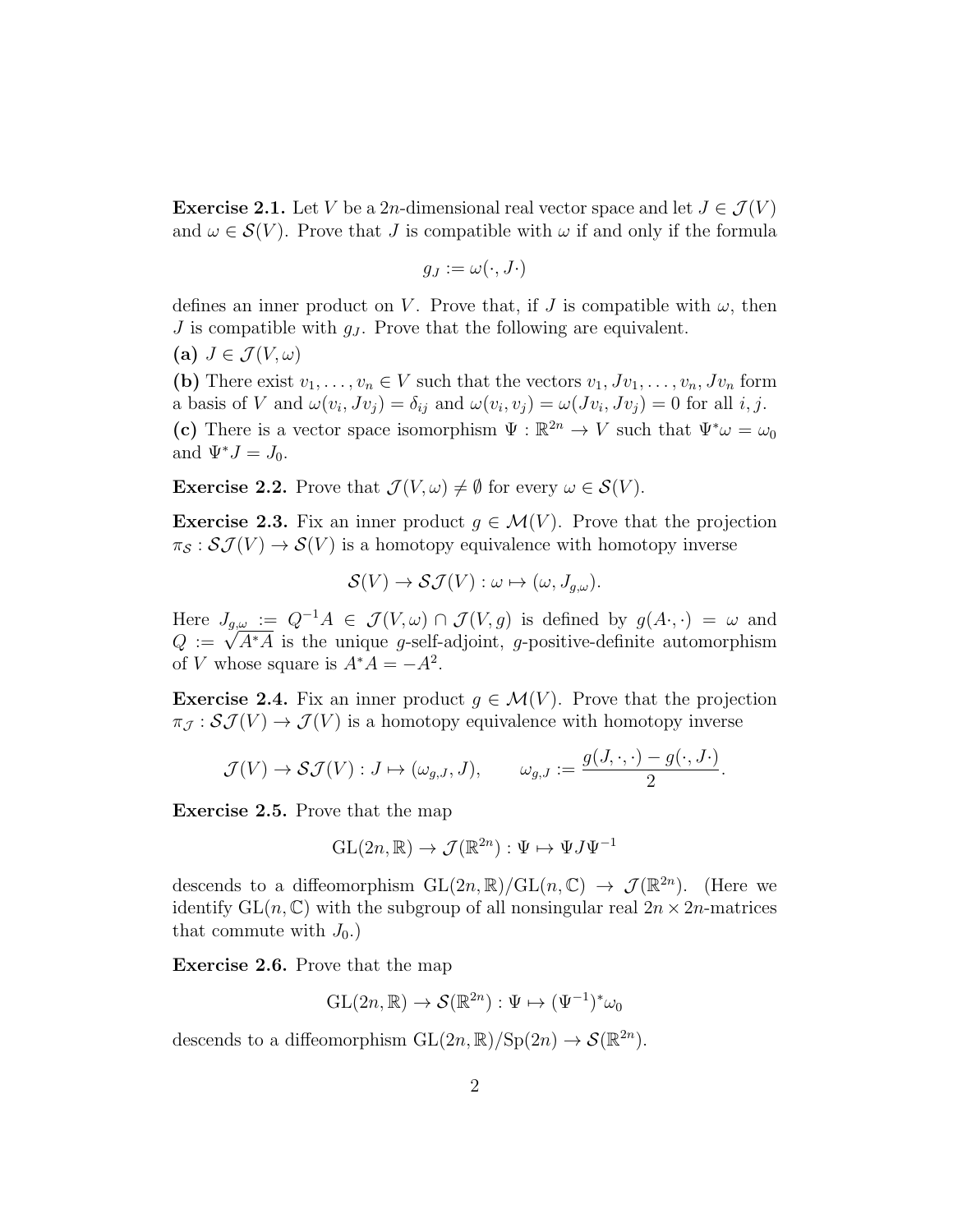Exercise 2.7. Prove that the map

$$
GL(2n,\mathbb{R})\to \mathcal{SI}(\mathbb{R}^{2n}):\Psi\mapsto \big((\Psi^{-1})^*\omega_0,\Psi J_0\Psi^{-1}\big)
$$

descends to a diffeomorphism  $GL(2n, \mathbb{R})/U(n) \to \mathcal{SI}(\mathbb{R}^{2n})$ .

**Exercise 2.8.** Let  $g_0$  denote the standard inner product on  $\mathbb{R}^{2n}$ . Prove that the spaces  $\mathcal{J}(\mathbb{R}^{2n}, g_0)$  and  $\mathcal{S}(\mathbb{R}^{2n}, g_0)$  are both diffeomorphic to the homogeneous space  $O(2n)/U(n)$ . Construct explicit diffeomorphisms.

**Exercise 2.9.** Let  $J \in \mathbb{R}^{2n \times 2n}$ . Prove that  $J \in \mathcal{J}(\mathbb{R}^{2n}, \omega_0)$  if and only if the matrix  $P := -J_0J$  is symplectic, symmetric, and positive definite. Deduce that the space  $\mathcal{J}(\mathbb{R}^{2n},\omega_0)$  is contractible.

Exercise 2.10. Denote Siegel upper half space by

$$
\mathcal{S}_n := \left\{ Z = X + \mathbf{i} Y \in \mathbb{C}^{n \times n} \, | \, X = X^T, \, Y = Y^T > 0 \right\}.
$$

Prove that a matrix

$$
\Psi = \left( \begin{array}{cc} A & B \\ C & D \end{array} \right), \qquad A, B, C, D \in \mathbb{R}^{n \times n},
$$

is symplectic if and only if

$$
A^T D - C^T B = \mathbb{1}, \qquad A^T C = C^T A, \qquad B^T D = D^T B.
$$

Prove that the formula

$$
\Psi_* Z := (AZ + B)(CZ + D)^{-1}
$$

defines a transitive group action of  $Sp(2n)$  on Siegel upper half space. Prove that  $\text{Sp}(2n)\cap \text{SO}(2n) \cong \text{U}(n)$  is the stabilizer subgroup of the matrix  $i1\!\mathbb{I} \in \mathcal{S}_n$ .

Exercise 2.11. Prove that the formula

$$
Sp(2n) \times \mathcal{J}(\mathbb{R}^{2n}, \omega_0) \to \mathcal{J}(\mathbb{R}^{2n}, \omega_0) : (\Psi, J) \mapsto \Psi J \Psi^{-1}
$$

defines a transitive group action of the linear symplectic group  $Sp(2n)$  on the space of  $\omega_0$ -compatible linear complex structures on  $\mathbb{R}^{2n}$ , and that the stabilizer subgroup of  $J_0$  is  $\text{Sp}(2n) \cap \text{SO}(2n) \cong \text{U}(n)$ . Deduce that there is a unique Sp(2n)-equivariant diffeomorphism  $S_n \to \mathcal{J}(\mathbb{R}^{2n}, \omega_0) : Z \mapsto J(Z)$ , such that  $J(i\mathbb{1}) = J_0$ . Prove that an explicit formula for this diffeomorphism is given by

$$
J(X + iY) = \begin{pmatrix} XY^{-1} & -Y - XY^{-1}X \\ Y^{-1} & -Y^{-1}X \end{pmatrix}.
$$
 (1)

Deduce that  $\mathcal{J}(\mathbb{R}^{2n},\omega_0)$  is contractible.